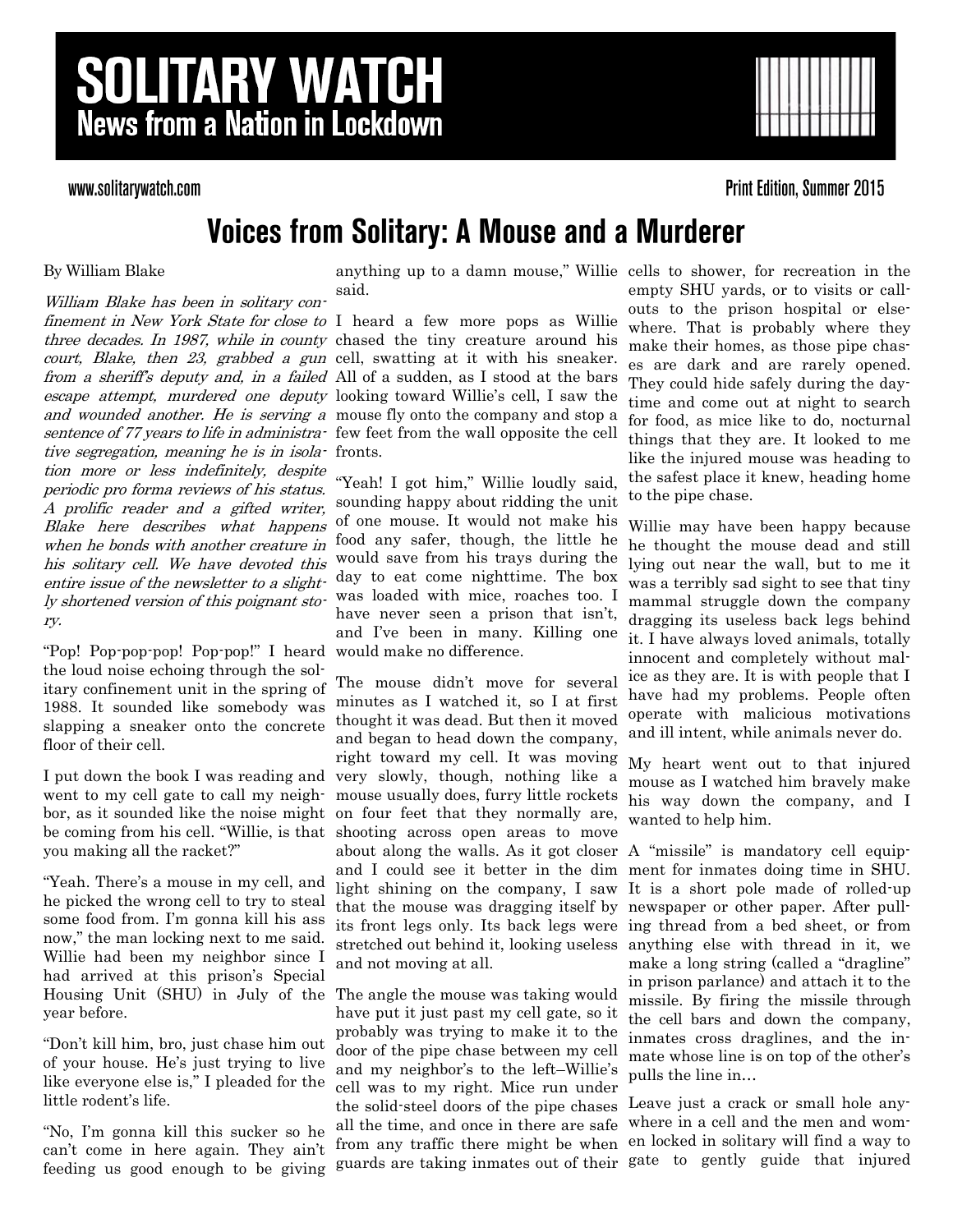mouse into my cell. He needed help, was not likely to find any food or do city's worst neighborhood, we had and I wanted to see if I could give him very well in the condition it was in, so plenty of mice in every house we lived some.

I am no veterinarian or doctor of any kind, but after watching how the mouse's hind legs were dragging use-In the early part of 1988 I was allowed lessly behind it, it did not take a medi-the same property in my cell as popucal degree to figure that its back may lation inmates, though I was housed be broken. I was worried about caus-in SHU….Later in 1988 New York ing the little animal more pain than it State would enact more draconian was already likely in, or doing more laws for its administrative segregation damage, so I slid a sheet of writing status inmates, which I was, so they paper under it to pick it up rather would be allowed no more privileges or than use my hand, which would property than inmates serving SHU squeeze it no matter how gentle I tried disciplinary sentences for serious vioto be. When I got the mouse onto the lations of prison rules. paper, I took it to my bed and set it down there. I wanted to check it out thoroughly.

The mouse was clearly a baby. I didn't paralyzed mouse, I was just segregathave a clue at the time as to how fast ed and kept locked in a SHU cell all mice grow or how long they live, but day apart from population...So I had since the mouse's body, sans the tail, was no longer than the tip of my pinky to the first joint, I knew it had to be very young. I could see a bump on the like it belonged there, and it grew bigger before long. This made me feel certain that its back was broken.

What could I do? I thought to myself. I expected that it would probably die before the night was done, so I decided to just try to make the tiny creature When I was a kid growing up on the

it.

lower part of its spine that didn't look the cardboard backs of five writing I thought that with a broken back the I had all the privileges and property that a general population inmate would have when I tried to help the tape when the mouse happened along, though I would soon be banned from possessing it and most of the other property in my cell. I used it to tape tablets together to make a box for the mouse might be in shock, since I remouse. When I finished putting it together I put the mouse in it, keeping could cause it. I could not elevate the the sheet of paper underneath him mouse's feet above the level of its head lest he be jostled about while I was as I was taught to do in the case of a trying to slide it out.

comfortable till it did. If I let it go it south side of Syracuse, New York, the

I set it in my dry sink to keep it from in, all of which were multi-family wandering off while I made a box for homes. My father, with whom I lived with a younger brother, fought a never -ending battle against the rodents and roaches that he never gave up on despite the futility. I remembered him mentioning that mice love peanut butter and jelly on bread better than any cheese; and since he was always catching plenty in the traps he would set around the house, I figured he must know what he's talking about. I didn't have any cheese on hand anyway, so I could not have tested the theory had I wanted to.

> I did have plenty of peanut butter and jelly, though, so I dabbed a bit on a small piece of bread and put it in the box with the mouse, right in front of him so he wouldn't have to crawl at all to get to it. To wash it down the tiny fellow would need some water, so I put a little in the lid of a Styrofoam cup and put it within easy reach for him...

called that severe physical trauma person in shock, but I had the thought that the mouse's physiology didn't require it to help the flow of blood to the

## **About Solitary Watch**

#### Solitary Watch, PO Box 11374, Washington, DC 20008 Email: solitarywatchnews@gmail.com

Solitary Watch (www.solitarywatch.com) is a web-based project aimed at bringing solitary confinement out of the shadows and into the light of the public square. Our mission is to provide the public—as well as practicing attorneys, legal scholars, law enforcement and corrections officers, policymakers, educators, advocates, and people in prison with the first centralized source of background research, unfolding developments, and original reporting on solitary confinement in the United States.

The print edition of Solitary Watch is produced quarterly and is available free of charge to currently and formerly incarcerated people, to prisoners' families and advocates, and to non-profit organizations. To receive future copies, please send a request to the address or email above.

We also welcome accounts of life in solitary confinement, as well as stories, poems, essays, and artwork by people who have served time in isolation. Please send contributions to "Voices from Solitary" at the address above, and tell us whether you would like us to use your name or would prefer to remain anonymous.

Note: We regret that we cannot offer legal assistance or advice and cannot respond to requests for this type of help. Legal materials sent to us cannot be returned to the sender. We also cannot forward mail to others. Thank you for your cooperation.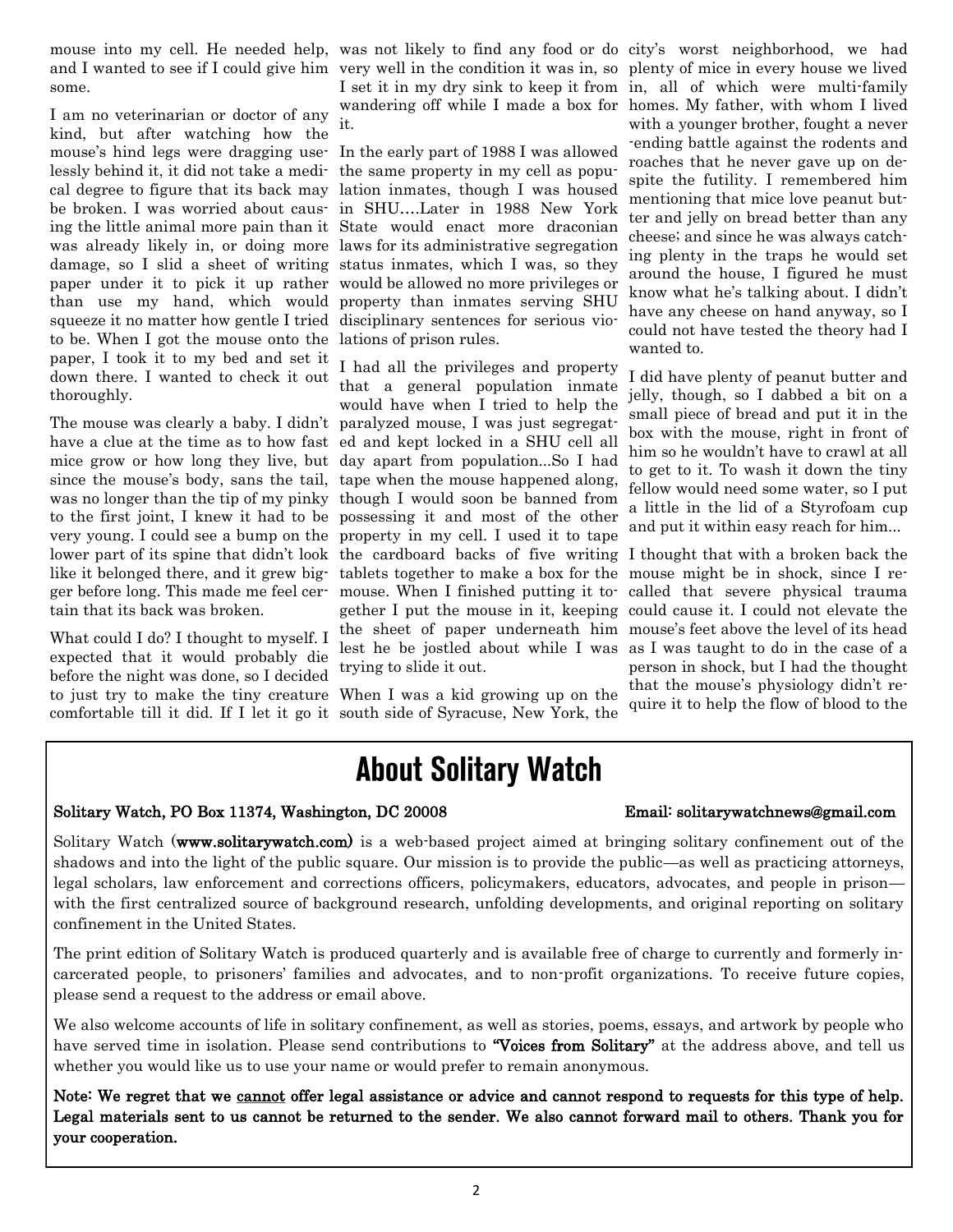quire it to help the flow of blood to the When I touched him with my finger he since the first day anyway. brain. His head was down and resting moved then. He was still dragging his on the paper he lay on, I saw and hind legs. looked to be as low to the ground as any part of him. It was early spring, though, and pretty chilly on the unit. So I knew what he needed.

ing. That was about everything I could she. do after doing that, little though it seemed to me to be.

A prayer isn't something that I have for the long haul, and I really wanted ever been convinced guarantees any-him to. As I watched him still dragthing, or even has a chance to work ging his back legs uselessly behind, I well for anything but the peace of was convinced that the bump on his mind of the one making it, but I was spine was indeed a break that meant at the time–as I still am–talking to he would never run like a normal God daily on the off chance that He mouse again. But I was loving that may be listening. So I said a prayer tiny animal before he had twenty-four for that baby mouse, asking God to hours in my cell, and I wanted him to ease the pain that I knew it must be live. He could not be set free in the ther.

So I prayed that its pain would be relieved, and I hoped in my heart that it died was in God's hands, or fate's, or such matters–and I am not going to pretend to know…

The next morning, soon as I got out of bed, before I even went to the commode to take my morning leak, I checked on the mouse. He was still alive, and he had moved. He had also eaten all the bread with peanut butter and jelly on it. I put my finger in front After the first few days, when I was of his nose to see if he had made some convinced that he would live, I officialkind of miraculous recovery and would ly gave my new pet a name. I called try to run, but he didn't move at all, him Mouse. I did not want to give him just stood there frozen, eyes wide open a female name and have him turn out so I knew he was not sleeping. I could to be male–and you know he would see rapid movements on his body sig-never forgive me for that. Likewise, if naling fast breathing and the speedy I gave her a male name when she was it looked bigger than ever.

I got my small blunt-tipped scissors I was talking to him as I did what I years before I had seen paralyzed dogs out and cut a little square from my could to make him comfortable that in these contraptions with two wheels blanket. I then laid it over the mouse's first night, though, I had referred to that looked a bit like the buggies that back, taking care not to cover his head him as a male. So he was always a he jockeys ride in as they race harness so as not to interfere with his breath- to me, even if he was in actuality a horses, the trotters and pacers that I I didn't know if the mouse was a he or back to something I had seen on TV a she, and I knew not a thing about awhile before. I couldn't recall what their anatomy that would allow me to show I had been watching at the time, have a look and see what it was. When but while watching television one day

in. I did not ask God to save the tiny condition he was in because he would I used Styrofoam feed-up trays that I creature. What could a paralyzed ro- either starve or be easily caught drag- was served my meals in to make most dent living in a solitary confinement ging himself slowly about by an in-of the buggy, with a paper clip as an unit do to stay alive? I had thought. mate like Willie, and I knew this. But axle for the two tiny wheels I had Likely nothing. But I was not going to I would take care of him and hope the fashioned to spin on it. I cut a harness pray for the poor animal's death ei-guards would leave him alone when out of one of my green prison shirts Since he had lived through the night I became hopeful that he would make it they were in my cell searching it, as and sewed it right to the platform of they did several times a month when I the buggy that Mouse's body would was at rec.

would be. Whether the mouse lived or Days passed and the mouse lived and whoever it is that has dominion over way. I stopped keeping him in the box got more and more active along the except when I was out of my cell. A couple months had passed since When I was in the cell I would block Mouse's back had been broken and he the front gate and back door off so he had grown bigger quickly, had even couldn't slip under them and get gotten a bit fat. I spoiled him with away. This allowed him to roam freely Carnation Instant Milk, which he around the cell, and I thought it good loved, and any food he cared to have for his rehabilitation. He needed the that I would get in my meal trays or exercise.

heartbeat of a small animal, so he in fact female, that would not be cool. I was wondering if Mouse was in any wasn't dead with his eyes stuck in the So I gave it the genderless appellation manner trainable, so I decided to put open position. I could also see the Mouse, figuring that there could be no him to the test. Before I fed him I bump on his spine far down his back; name more aptly suited to a mouse. would tap a plastic pen loudly on the That was what I had been calling him cell's concrete floor and do it in a dis-

One day, as I was watching him drag himself across the floor, I had a flashhad watched run countless times at the track my father would bring me to when I was a kid. The dogs had broken backs just like Mouse did, and the two-wheeled buggies allowed the animals to run around by using only their front legs, bodies resting on and held aloft by the buggy, its wheels acting as substitutes for the animals' useless hind legs. Could I make a buggy like that for Mouse? Would he even move around in it if I did? I was going to find out.

rest upon. In a couple of hours, after a little trial and error, I had the buggy done. Now to see if Mouse would like it.

in packages and commissary (both of which were privileges I would lose when the ad seg regulation changed). Though he remained paralyzed he seemed to otherwise heal well, and I could pick him up with no apparent distress. I even discovered that he was far smarter than I ever thought a mouse could be.